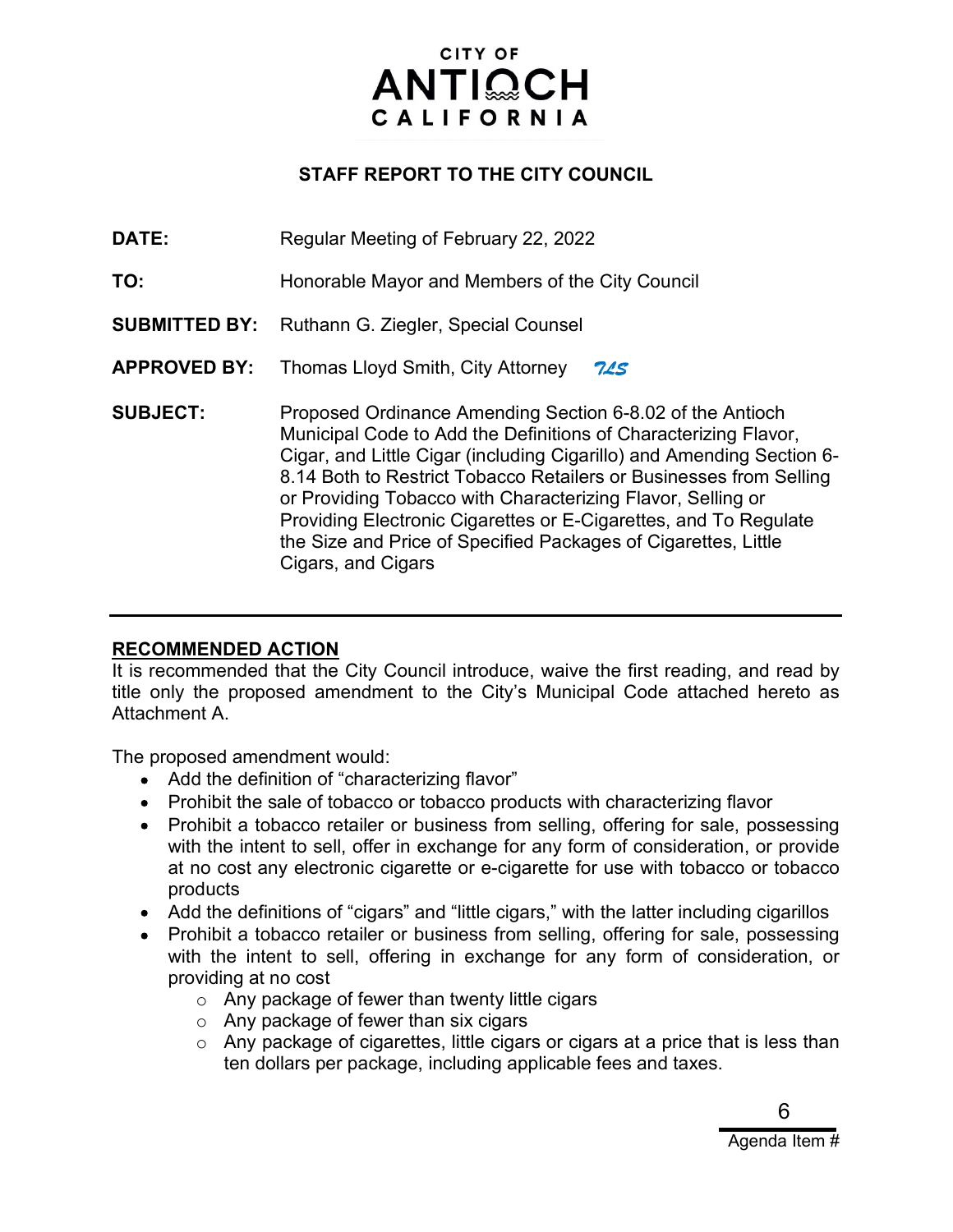#### FISCAL IMPACT

The proposed action may have a minimal effect on the City's budget through decreased sales of the restricted tobacco and tobacco products.

#### **DISCUSSION**

The Council previously considered this topic at its May 25, 2021 meeting during a detailed presentation by YTAPP (Youth Tobacco Advocacy Policy Project). The May 25 staff report and the materials submitted by YTAPP are incorporated herein by reference. The Council's consensus was to bring back an ordinance reflecting much of YTAPP's proposal.

YTAPP had six elements in its proposal. Four of those elements are reflected in the draft ordinance attached hereto as Exhibit A The other two the elements, which involved land use restrictions, are addressed in a separate staff report on tonight's agenda because those two elements went first to the Planning Commission for review and recommendation prior to tonight's City Council meeting.

The draft ordinance refers to a tobacco retailer or business. Under the Antioch Municipal Code, a "tobacco retailer" is an establishment that sells tobacco or tobacco products; however, certain businesses may sell tobacco or tobacco products and not be a tobacco retailer. Such businesses are a convenience store when ancillary to a gas station and with less than 20% of its sales area devoted to tobacco products or a retail business larger than 5000 square feet with less than 5% of its sales area devoted to tobacco products.

Below is a discussion of how the draft ordinance would implement the four elements.

#### 1. Ban on tobacco products with characterizing flavors, such as mint, menthol, chocolate.

YTAPP requested a ban on flavored tobacco. The proposed ordinance adds a definition of characterizing flavor (Section 6-8.02) identical to the definition used by several other California jurisdictions and restricts a tobacco retailer or business from selling, offering for sale, possessing with the intent to sell, offering in exchange for any form of consideration, or providing at no cost any tobacco or tobacco product with a characterizing flavor. (Section 6-8.14 A.)

While California has adopted a similar ban via SB 793, the state is not currently enforcing the ban and, instead, is waiting for the outcome of a November 2022 referendum.

#### 2. Ban on electronic cigarettes and e-cigarettes.

YTAPP asked for a ban on electronic smoking devices for use with tobacco. The proposed ordinance restricts a tobacco retailer or business from selling, offering for sale, possessing with the intent to sell, offering in exchange for any form of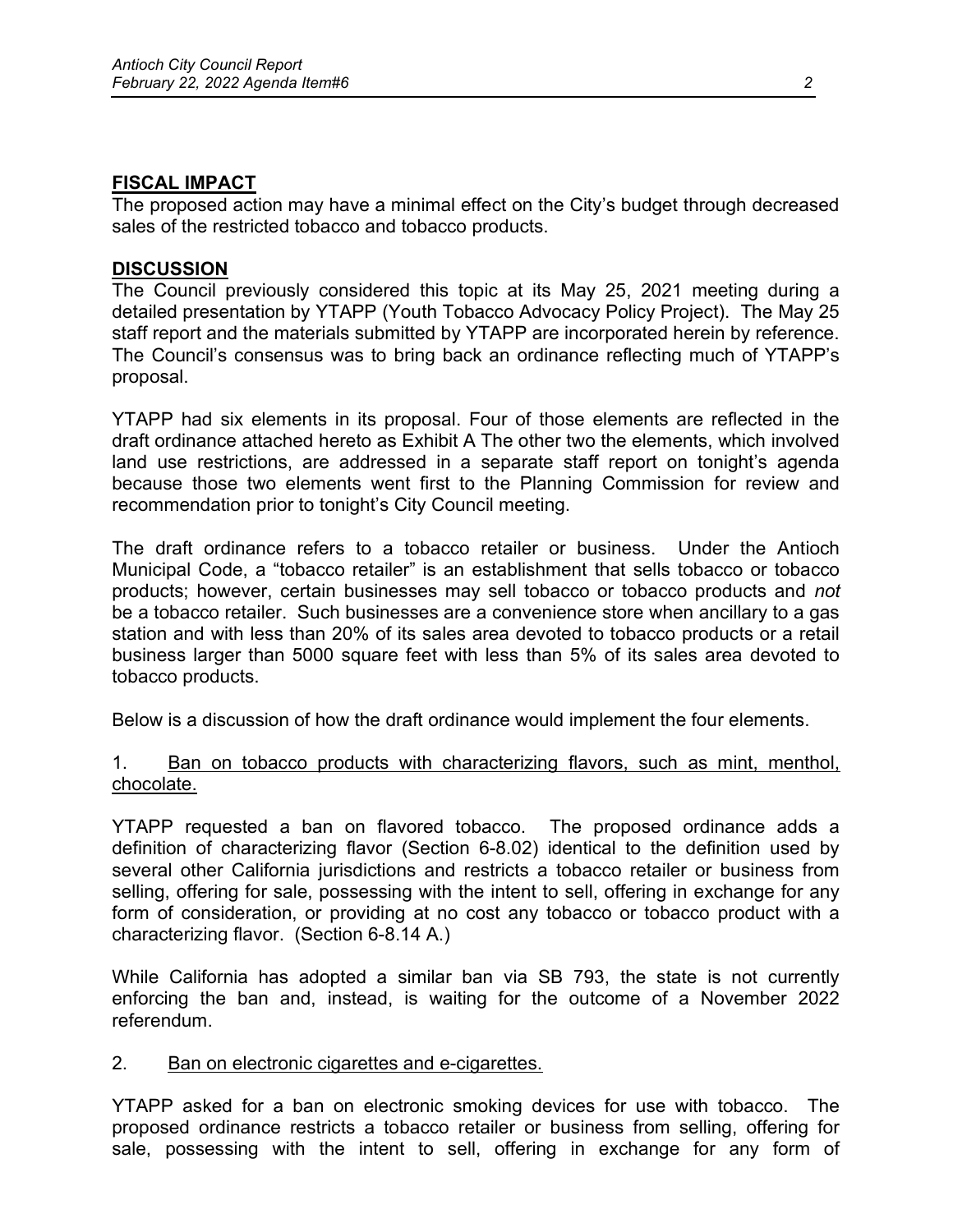consideration, or providing at no cost any electronic cigarette or e-cigarette for use with tobacco or tobacco products. (Section 6-8.14 B.)

## 3. Requiring a minimum package size for cigarettes, little cigars, and cigars.

YTAPP asked for restrictions on package size of certain tobacco products. The proposed ordinance adds definitions of cigars and little cigars, which includes cigarillos (Section 6-8.02) and restricts a tobacco retailer or business from selling, offering for sale, possessing with the intent to sell, offer in exchange for any form of consideration, or provide at no cost any package of fewer than twenty little cigars or any package of fewer than six cigars. (Section 6-8.14 C (1) and (2).)

#### 4. Requiring a minimum price for certain tobacco products.

YTAPP suggested a minimum price for certain tobacco products. The proposed ordinance restricts a tobacco retailer or business from selling, offering for sale, possessing with the intent to sell, offering in exchange for any form of consideration, or providing at no cost any package of cigarettes, little cigars, or cigars at a price less than ten dollars per package, including applicable fees and taxes. (Section 6-8.14 C (3).)

# ATTACHMENT

A. Proposed ordinance amending Antioch Municipal Code §§6-8.02 and 6.8-14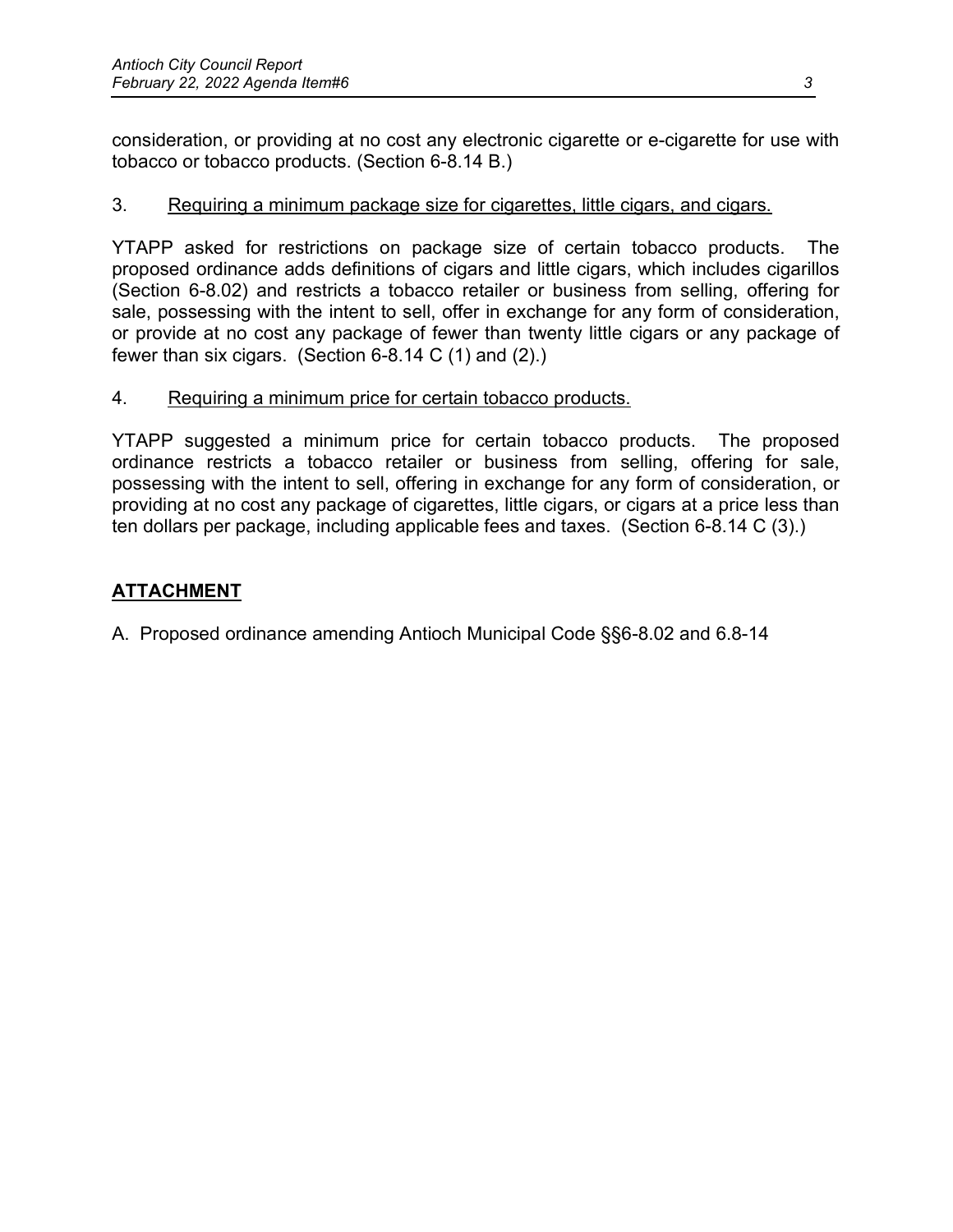#### ORDINANCE NO.

#### AN ORDINANCE OF THE CITY COUNCIL OF THE CITY OF ANTIOCH AMENDING SECTION 6-8.02 OF THE ANTIOCH MUNICIPAL CODE TO ADD THE DEFINITIONS OF CHARACTERIZING FLAVOR, CIGAR, AND LITTLE CIGAR (INCLUDING CIGARILLO) AND AMENDING SECTION 6-8.14 OF THE ANTIOCH MUNICIPAL CODE BOTH TO RESTRICT TOBACCO RETAILERS OR BUSINESSES FROM SELLING OR PROVIDING TOBACCO WITH CHARACTERIZING FLAVOR, SELLING OR PROVIDING ELECTRONIC CIGARETTE OR E-CIGARETTE AND TO REGULATE THE SIZE AND PRICE OF SPECIFIED PACKAGES OF CIGARETTES, LITTLE CIGARS, AND CIGARS

The City Council of the City of Antioch does ordain as follows:

#### **SECTION 1:**

The City Council is committed to taking the steps necessary to provide a healthy, safe environment for all City residents. Towards that goal, the City is concerned about the adverse effect of cigarettes and related tobacco products on its residents, including minors.

#### SECTION 2:

Over the years, the City Council has adopted various ordinances relating to the use of tobacco to protect the health of its residents. The Council received an information presentation by community youth concerned about the effects of tobacco and requesting additional restrictions on tobacco and tobacco products.

#### SECTION 3:

Consistent with the goal referenced above, the Council wishes to take additional steps restricting tobacco and tobacco products in the City.

#### SECTION 4:

Section 6-8.02 is modified to add the following definitions:

CHARACTERIZING FLAVOR. A taste or aroma other than the taste or aroma of tobacco, imparted either prior to or during consumption of tobacco product or any byproduct produced by the tobacco product, including, but not limited to, tastes or aromas relating to menthol, mint, wintergreen, fruit, chocolate, vanilla, honey, candy, cocoa, dessert, alcoholic beverages, herb, or spice, provided, however, that a tobacco product shall not be determined to have a characterizing flavor solely because of the use of additives or flavorings or the provision of ingredient information.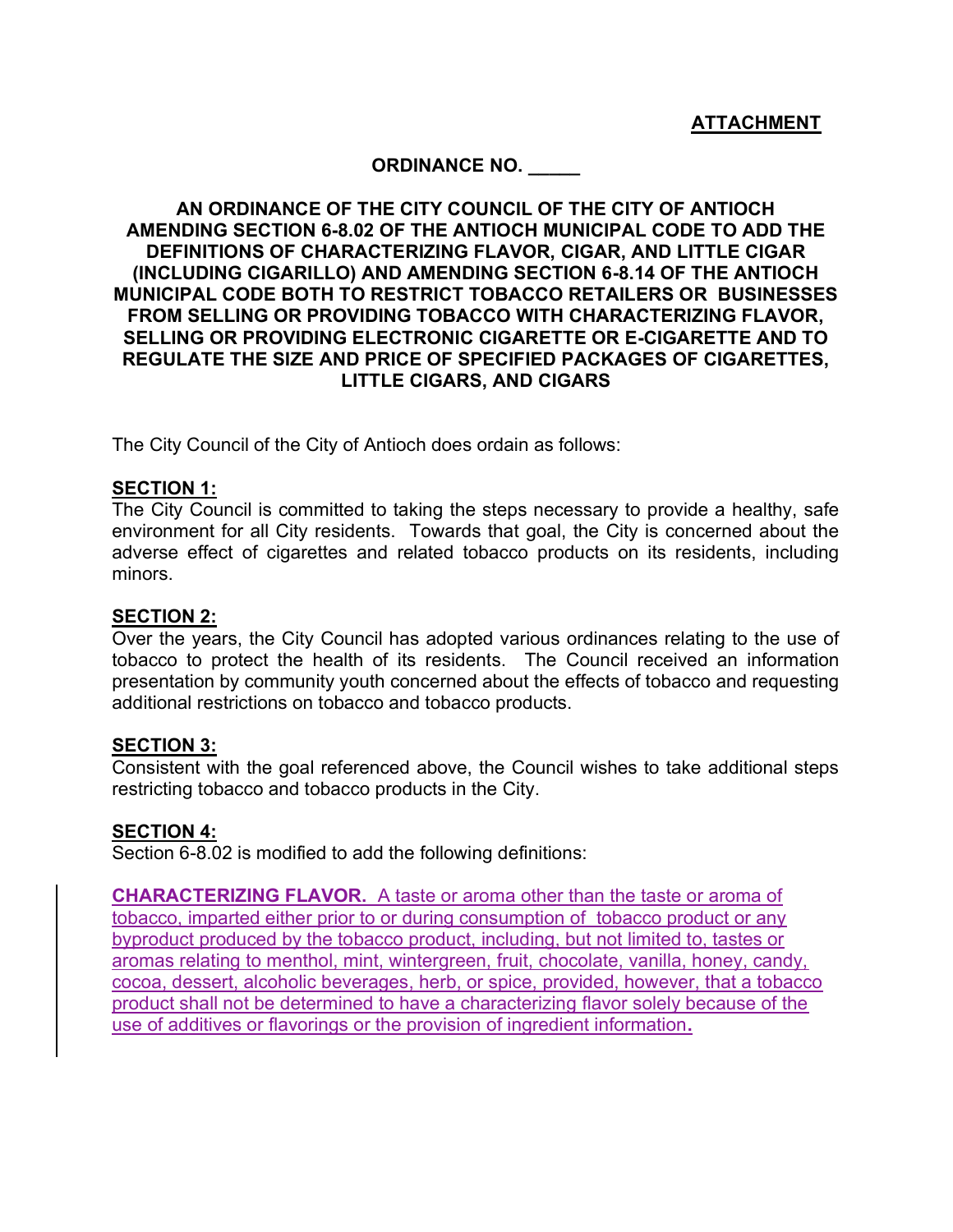CIGAR. Any roll of tobacco, other than a cigarette, wrapped entirely or in part in tobacco or in any substance containing tobacco and weighing more than three pounds per thousand.

LITTLE CIGAR. Any roll of tobacco, with or without a filter, other than a cigarette, wrapped entirely or in part in tobacco or in any substance containing tobacco and weighing no more than three pounds per thousand. "Little cigar" includes, but is not limited to, any tobacco product known or labeled as "small cigar" or "cigarillo."

# SECTION 5:

Section 6-8.14 is modified to state:

Section 6-8.14 <del>[RESERVED].</del> RESTRICTIONS ON TOBACCO RETAILERS AND **BUSINESSES** 

A. No tobacco retailer or business shall sell, offer for sale, possess with the intent to sell, offer in exchange for any form of consideration, or provide at no cost any tobacco or tobacco product with a characterizing flavor.

B. No tobacco retailer or business shall sell, offer for sale, possess with the intent to sell, offer in exchange for any form of consideration, or provide at no cost any electronic cigarette or e-cigarette for use with tobacco or tobacco products.

C. No tobacco retailer or business shall sell, offer for sale, possess with the intent to sell, offer in exchange for any form of consideration, or provide at no cost any of the following:

(1) Any package of fewer than twenty little cigars

(2) Any package of fewer than six cigars

 (3) Any package of cigarettes, little cigars, or cigars at a price that is less than ten dollars per package, including applicable fees and taxes.

## SECTION 6: Severability.

If any section, subsection, provision or part of this ordinance, or its application to any person or circumstance, is held to be unconstitutional or otherwise invalid, the remainder of this ordinance, and the application of such provision to other person or circumstances, shall not be affected thereby and shall remain in full force and effect and, to that end, the provisions of this ordinance are severable.